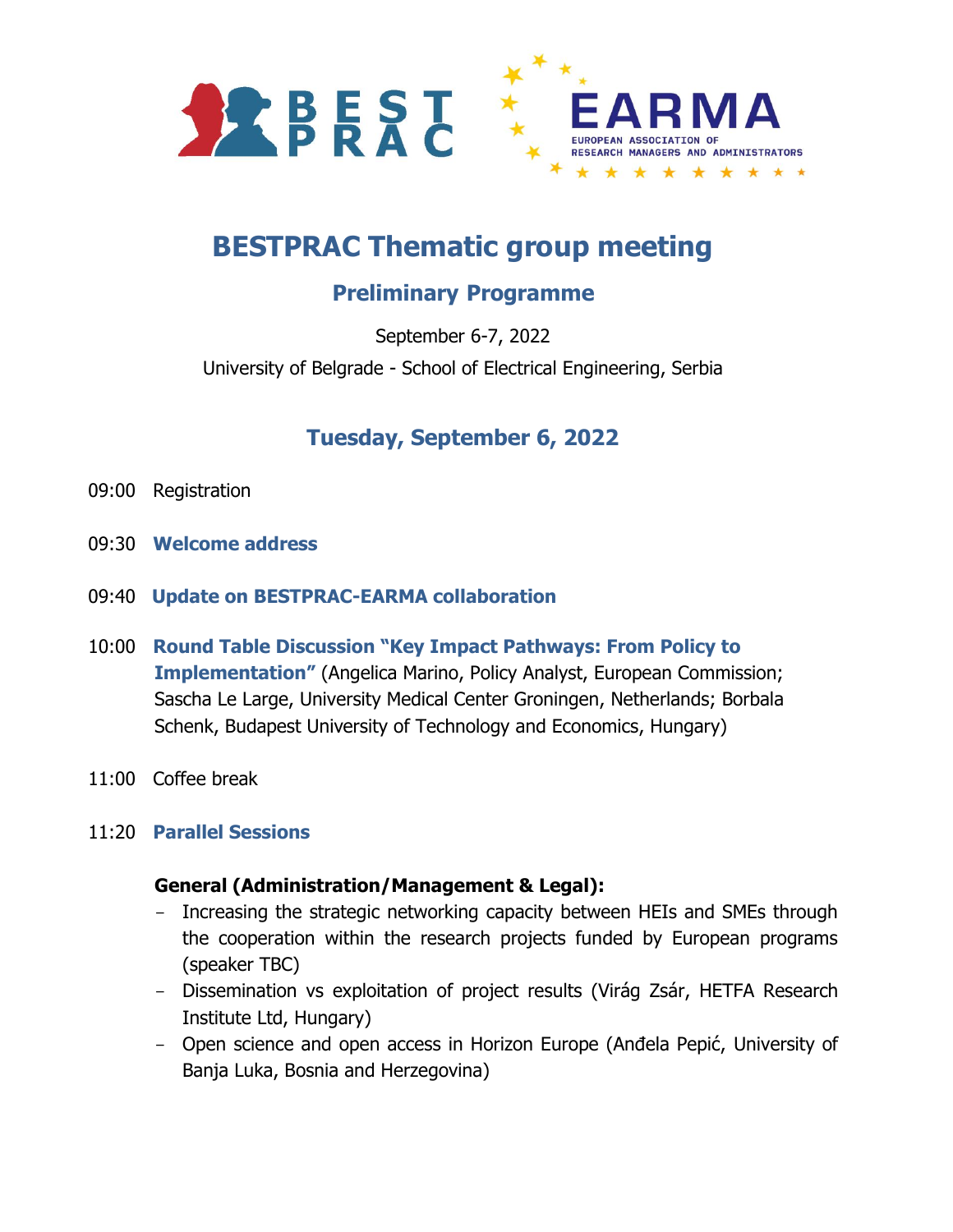- Legal aspects of participating in Horizon Europe projects as a non-associated third country (Andreas Schmalz, University of Geneva, Switzerland)
- Research Integrity (speaker TBC)

### **Finance:**

- First experiences in Horizon Europe administrative aspects in the proposal phase and project execution with focus on time recording, calculation of personnel costs and internally invoiced goods and services (Eva Kremshuber, University of Applied Sciences Upper Austria, Austria)
- Tasks of the coordinator between Evaluation Result Letter and Grant Agreement (Martin Grančay, Slovak University of Technology in Bratislava, Slovakia)
- 13:00 Lunch

### 14:00 **Parallel Sessions**

### **General (Administration/Management & Legal):**

- European Digital Innovation hubs and synergies between EU funding sources (Maja Skočanić Matovac, University of Rijeka, Croatia)
- Science Diplomacy how it can enhance an argument in the impact pathways (Elke Dall, Centre for Social Innovation, Austria)
- Strategies to achieve a goal of more ERC and MSCA grantees (speaker TBC)
- Widening component of Horizon Europe calls and projects characteristics (Dominika Raróg-Ośliźlok, Silesian University of Technology, Poland)
- Good collaboration with researchers how can we make it easy with a bit of knowledge on behavioral design and communication types? (Melanie Büscher, IT-University of Copenhagen, Denmark)

### **Finance:**

### Horizon Europe Personnel costs

- Defining the value of a day-equivalent using option C (self-determined based on the standard annual productive hours) (Sara Van der Gucht, Ghent University, Belgium)
- Examples of personnel cost calculation with different scenarios (Sara Van der Gucht, Ghent University, Belgium)
- Time recording system Timesheets vs EU grants declaration of days worked on a project (Primož Petek, Slovenian Forestry Institute, Slovenia)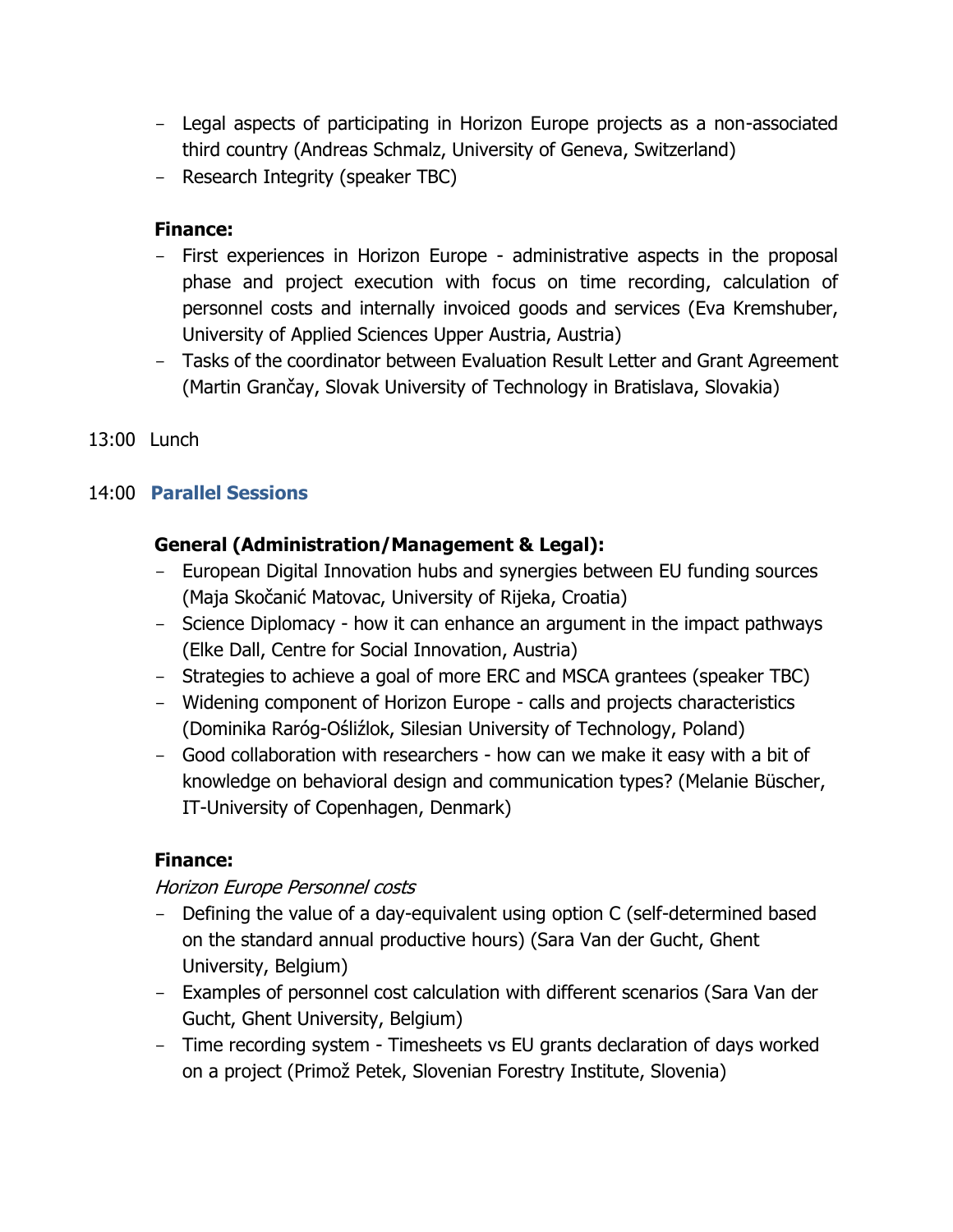- Project-Base Remuneration where to find good examples (Renata Downar-Zapolska, Gdańsk University of Technology, Poland)
- National legislation related to EU projects financial issues (speaker TBC)
- Panel discussion: Different ways of identifying national reference rate under project-based remuneration in different countries
- 15:30 Coffee break

16:00 **Plenary session: An integrated approach to proposal writing and budgeting** (speaker TBC)

- 16:45 **Plenary Wrap up**
- 17:00 End of the first day
- 19:30 Social event Dinner & partying (optional)

### **Wednesday, September 7, 2022**

### 9:30 **Parallel Sessions**

### **General (Administration/Management & Legal):**

- Professional development for RMAs (Jan Andersen, University of Southern Denmark, Denmark and Valentina Romano, Politecnico di Torino, Italy)
- The creation of the Research Management working group within the Conference of Private Universities in Austria (Veronika Csapo, Central European University, Austria)
- Stress management for research managers and administrators (Despoina Xenikaki, London School of Hygiene & Tropical Medicine, UK)
- Leadership skills for RMAs (Nataša Jakominić Marot, University of Rijeka, Croatia)

#### **Finance:**

- Internally invoiced goods and services in Horizon Europe (speaker TBC)
- How to develop a methodology for calculating the unit costs for internally invoiced goods and services (Sara Van der Gucht, Ghent University, Belgium)